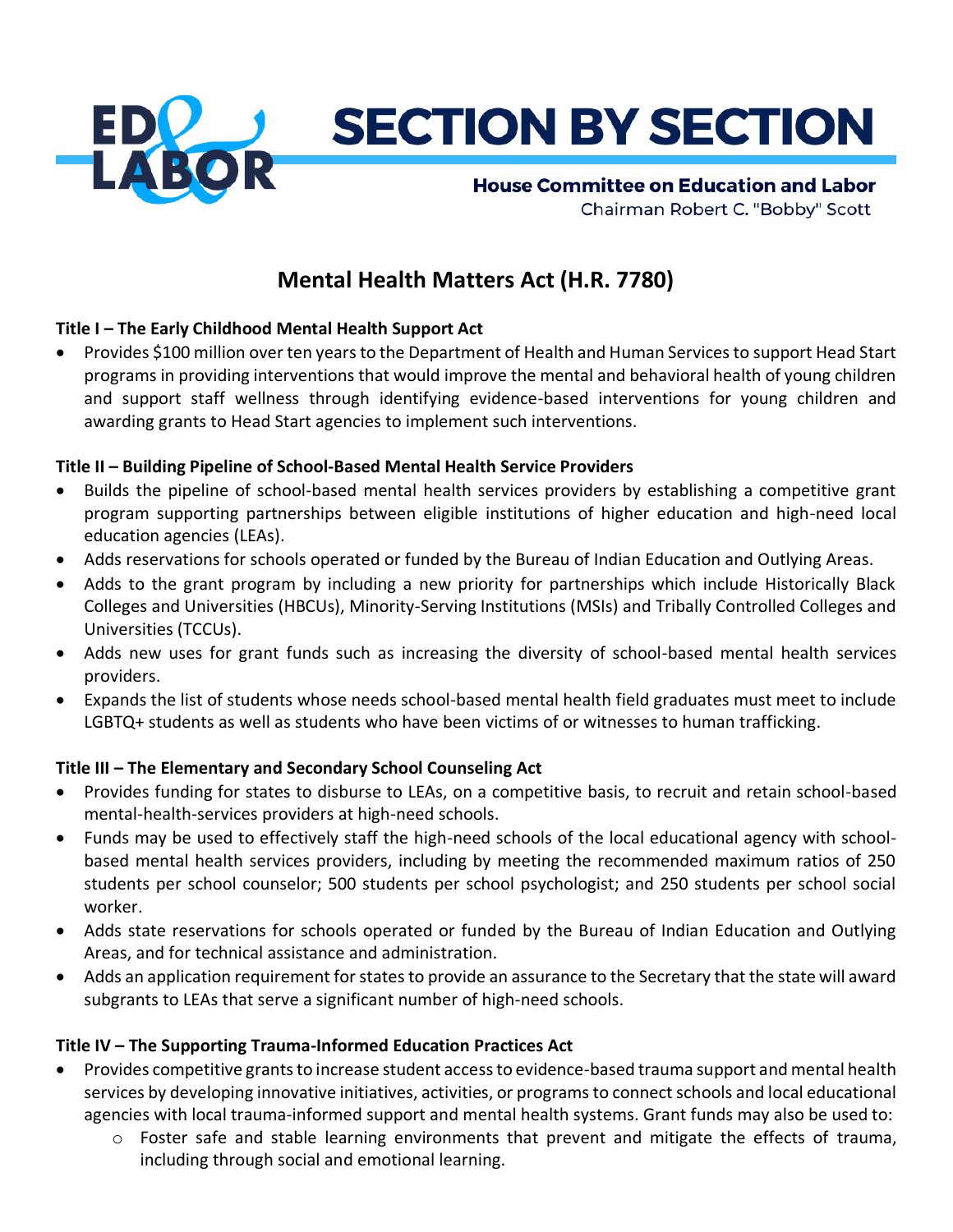- o Include early childhood education programs in evidence-based trauma-informed initiatives, activities, and support services to benefit children and their families.
- $\circ$  Implement evidence-based educational, awareness, and prevention programs to improve mental health and resiliency among teachers and school leaders as well as other school personnel.

### **Title V – The Respond, Innovate, Succeed, and Empower (RISE) Act**

- Provides that college students can present an Individualized Education Plan, 504 Plan, or other documentation of disability developed when the student was in K-12 or from previous enrollment in higher education as sufficient documentation of disability to access reasonable accommodations.
- Provides that colleges and universities must develop a transparent process for requesting reasonable accommodations and make information regarding that process available to students and their families on the institution's public-facing website and during orientation.
- Increases funding for the National Center for Information and Technical Support for Postsecondary Students with Disabilities (NCIPSD), providing \$2 million per year for five years. NCIPSD provides technical assistance and information on best practices for students with disabilities as they transition to, or attend, postsecondary education.
- Requires institutions to submit key data to the Integrated Postsecondary Education Data System (IPEDS) or any other Federal postsecondary institution data collection effort, including the number of undergraduate students enrolled who are formally registered as students with disabilities with the office of disability services, or its equivalent at the institution, as well the number of students receiving accommodations and the total number of these students who receive degrees.

# **Title VI – The Strengthening Behavioral Health Benefits Act**

- Authorizes the Secretary of Labor, as well as a plan participant, beneficiary, or fiduciary to bring a civil action regarding mental health and substance use disorder benefits to enforce provisions of Title I of the *Employee Retirement Income Security Act* (ERISA) or the terms of a group health plan or health insurance coverage against a plan, health insurance issuer, fiduciary, or other administrative service provider to:
	- o Recover all losses for participants and beneficiaries.
	- o Reform impermissible plans or coverage terms.
	- o Ensure re-adjudication of claims and payment of benefits.
- Adds clarifying language to existing provisions to ensure that the Secretary of Labor or any participant or beneficiary is able to obtain re-adjudication and payment of benefits to remedy violations of ERISA.
- Authorizes the Secretary of Labor to enforce requirements regarding mental health and substance use disorder benefits in ERISA, including those added by the *Mental Health Parity and Addiction Equity Act* (MHPAEA), against health insurance issuers offering coverage in connection with a group health plan.
- Makes technical amendment to account for amendments made by this legislation.
- Provides \$275 million dollars of mandatory funding over ten years to the Department of Labor for enforcement of MHPAEA and requirements of ERISA that relate to mental health and substance use disorder benefits.

### **Title VII – The Employee and Retiree Access to Justice Act**

- Deems forced arbitration clauses, class action waivers, and representation waivers unenforceable for ERISA Section 502 claims and common law claims relating to a plan or benefits under a plan, when brought by or on behalf of a plan participant or beneficiary.
	- o Deems pre-dispute forced arbitration clauses, class action waivers, and representation waivers unenforceable.
	- o Deems post-dispute forced arbitration clauses, class action waivers, and representation waivers unenforceable unless certain conditions are met, ensuring a participant or beneficiary understands